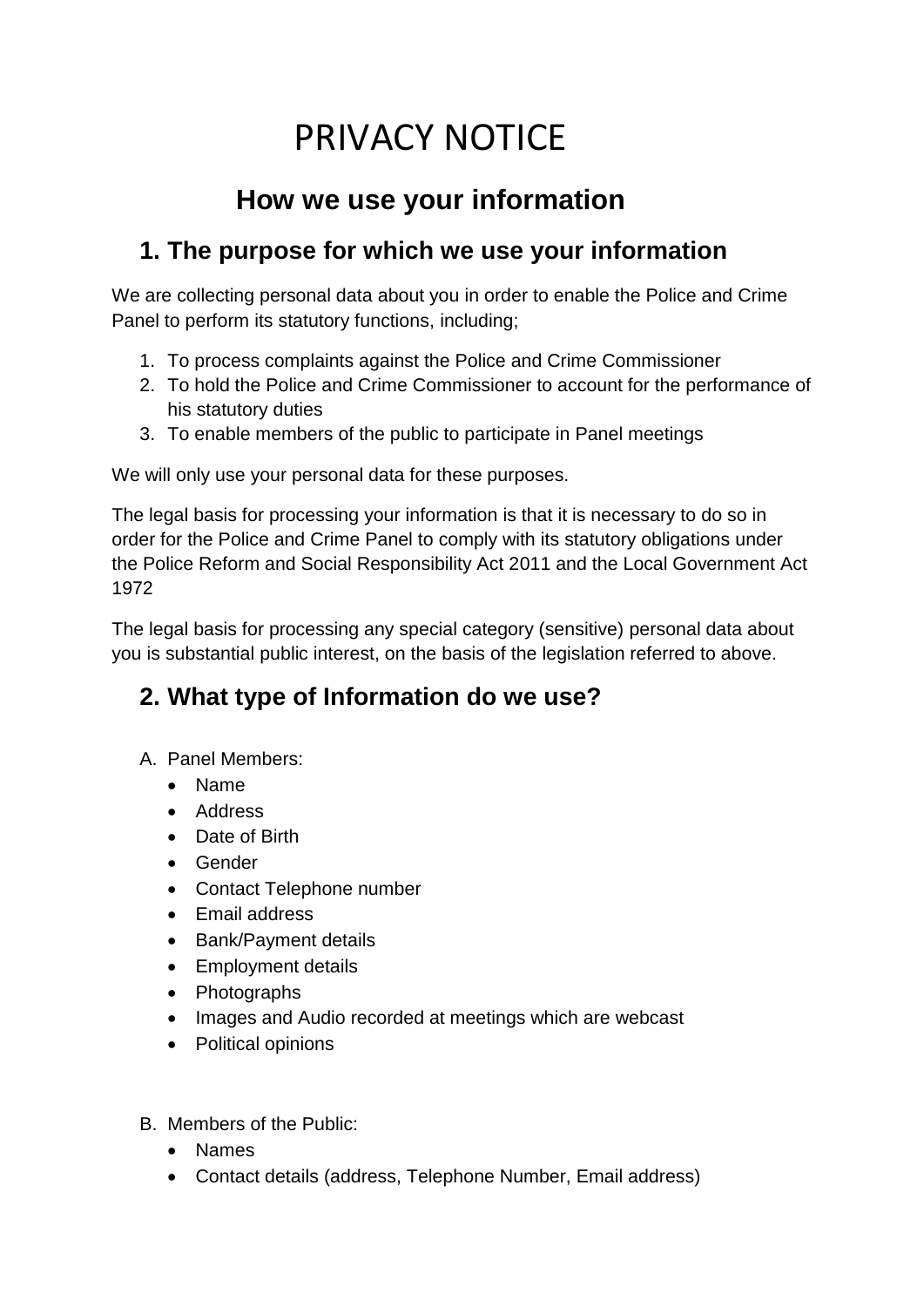- Details of any complaint or issue that you wish to raise with the Panel
- Images and Audio recorded at meetings which are webcast

#### **3. Do we use information received from other sources?**

Yes. We will receive information from, Gwent Police, the Office of the Police and Crime Commissioner for Gwent, the Independent Office for Police Conduct, the Home Office, Caerphilly County Council, Blaenau Gwent County Borough Council, Monmouthshire County Council, Newport City Council and Torfaen County Borough Council.

The type and amount of personal data will depend upon the circumstances and the nature of the matter being dealt with by the Panel, however this can include details of complaints and allegations against the Police and Crime Commissioner and his responses to them

### **4. Transferring your information abroad**

Agendas, reports and minutes of Panel meetings are published upon the Panel website and are accessible worldwide via the internet.

Any footage of Panel meetings is webcast via the Panel's website and again is accessible worldwide via the internet.

We do not transfer any other personal data outside the United Kingdom

#### **5. Who has access to your information?**

We will share your personal data with;

- **1.** The Office of the Police and Crime Commissioner for Gwent Police and/or
- **2.** The Independent Office for Police conduct
- **3.** Panel Members
- **4.** Officers of Caerphilly County Council as host authority to the Panel

Where it is necessary for us to do so in order to perform the Panel's statutory functions.

Where you submit a question to the Panel for inclusion on the formal agenda of a Panel meeting, we will publish your name (but not address) as part of the agenda for that meeting. That information will be accessible worldwide via the internet.

Where the Police and Crime Panel decides to webcast its proceedings any webcast footage and Audio will also be accessible worldwide via the internet.